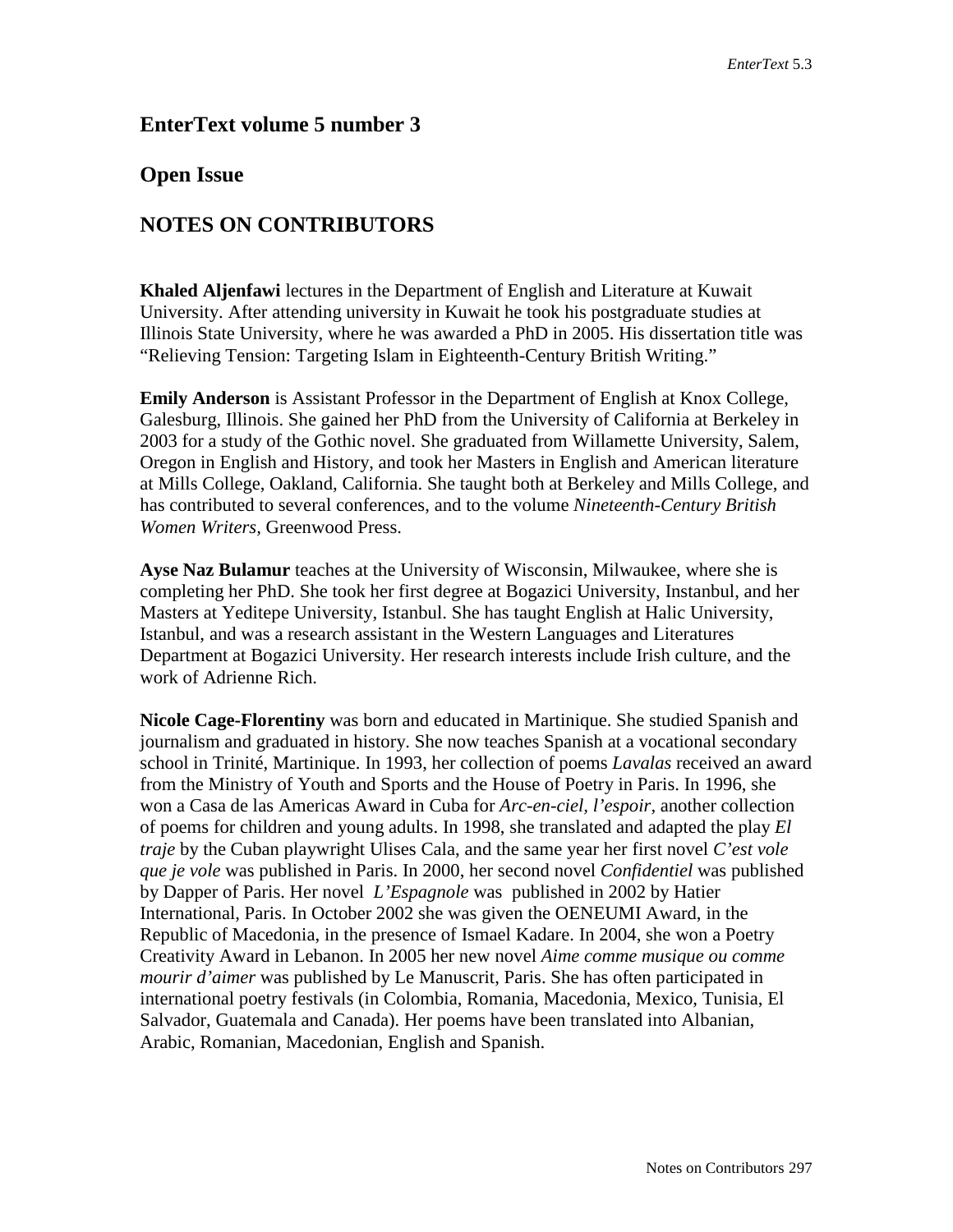**Robert Carley** is Lecturer in Women's Studies and English at Texas A & M University. Currently, he is working on an essay for the *International Shakespeare Yearbook* (Oxford University Press) on *Marx, Lacan, and The Merchant of Venice*.

**Chu-chueh Cheng** earned her doctorate in English Literature from Texas Christian University in 2000. She is currently Associate Professor of English at National Chung-Hsing University in Taiwan. Cheng has published a number of articles on Shakespearean comedy, Victorian literature and the novels of Kazuo Ishiguro.

**Sanna Dhahir** is Chair of the Department of English and Translation at Effat College of Al-Faisal University, Jeddah, Saudi Arabia. He taught previously in the English Department of the University of New Brunswick, Canada, from 1990-2002, and before that at the University of Umm Al-Qura, Saudi Arabia. He is a graduate of the University of Basrah, Iraq, took his Masters at the University of Exeter, England, and his PhD, a study of the work of V. S. Naipaul, at the University of New Brunswick, Canada. His critical essays appear in *The South Asian Review* and *Commonwealth* and he is co-author of *Ultimate Arabic: Beginner and Intermediate* (Random House, 2006).

**Robert Klein Engler**, who lives in Chicago and New Orleans, has received two Illinois Arts Council awards for his poetry. Born on the southwest side of Chicago, he taught for many years at the City Colleges of Chicago. After resolving a Chicago Commission on Human Relations complaint against the City Colleges, which he wrote about in his book *A Winter of Words,* Robert went on to become an adjunct professor at Roosevelt University. He holds degrees from the University of Illinois at Urbana and the University of Chicago Divinity School. His work can also be seen in *EnterText* 2.3.

**Christopher Funkhouser** is currently on a Fulbright Scholarship at the Multimedia University, Malaysia, to work on "Hypermedia Writing." He was previously Assistant Professor in the Humanities Department at the New Jersey Institute of Technology, where he had taught since 1997. He is a graduate of the University of Virginia, where he also took his Masters. He took his PhD at the University of Albany, New York, in 1997. His extensive critical and creative work appears in many locations and formats, including digital media publications. Journals include *Poetry Criticism, Callaloo, African American Review, American Book Review, Electronic Book Review, Exquisite Corpse, Hambone*  and *Talisman.* He has edited *The Newark Review, The Little Magazine, Descriptions of an Imaginary Universe,* and been involved in seventy publications for the We Press, New York. His 2004 chapbook *LambdaMOO\_Sessions* was published by the Writer's Forum, London. His most recent work is a monograph on *Prehistoric Digital Poetry: An Archaeology of Forms 1959-1995.*

**Samar Habib** is a postgraduate student at the University of Sydney, Australia. Her thesis on the "History and Representation of Female Homosexuality in the Middle East" is shortly due for submission. She is presently the editor-in-chief of the online academic periodical *Nebula* and she teaches at the University of Sydney's English Department. Her "Queering the Middle East and the New Anti-Semitism" was published in *EnterText* 3.2 and her literary novel *A Tree Like Rain* was published by Nebula Press in 2005.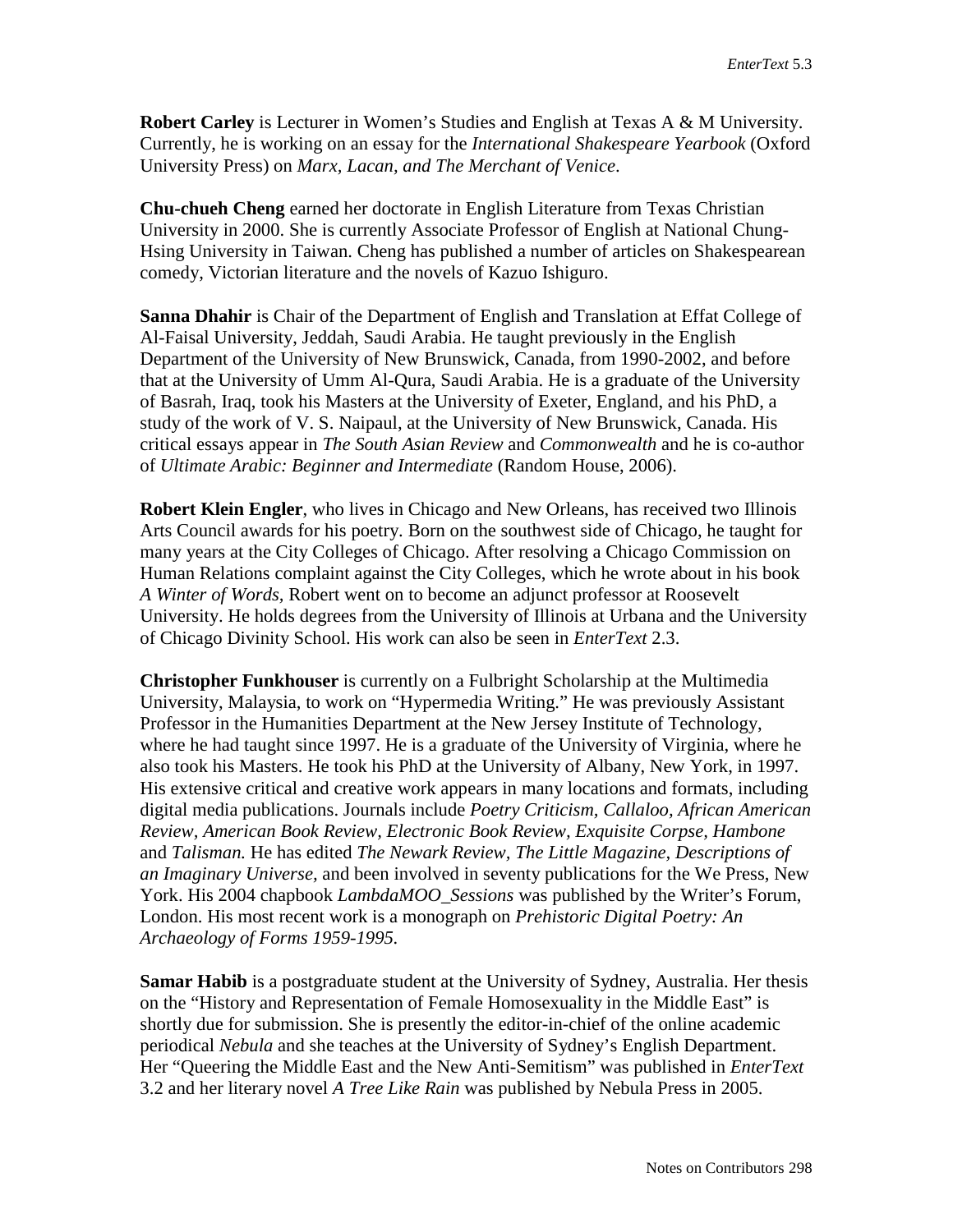Samar has presented papers at a number of conferences, including the APRU Annual Conference held at the University of Sydney in August 2004 and the annual International Studies Symposium held at the University of Technology Sydney (UTS) in July 2005. She has published several poetical works in the online academic journal *Philament* and the print journal *Joussour*.

**J. Gill Holland** is Professor Emeritus of English at Davidson College in North Carolina. He has taught and written on American, English, Scandinavian, and Chinese literature and art and published fiction and poetry. He studied Mandarin and Classical Chinese at Stanford University and Chinese universities on three sabbatical leaves in Taiwan and China. His publications on China and Chinese literature include "I. M. Pei and Tunghai University" (*New Horizons: United Board for Christian Higher Education in Asia* 46, 1979), 1-2; *Keep An Eye On South Mountain: Translations of Chinese Poetry* (Davidson, NC: Briarpatch, 1986); "Beijing Spring [on the 1989 demonstrations]" (*The Alumni Magazine of Washington and Lee [University]* 64.4, 1989), 17ff. In 1993 he received a National Endowment for the Humanities Study Grant to explore the indigenous roots of the spring 1989 demonstrations in China. Other recent publications include *The Private Journals of Edvard Munch: We Are Flames Which Pour Out Of The Earth*, ed. and trans. J. Gill Holland (Madison: University of Wisconsin Press, 2005). In 2003 he was a teaching Fulbright Scholar at the University of Łódź, Poland. His work is also included in *EnterText* 2.2.

**Jay Ladin** holds the David and Ruth Gottesman Chair in English at Stern College of Yeshiva University, New York, where she directs the Writing Center. Her first collection of poems, *Alternatives to History,* was published in 2003 by Sheep Meadow Press. Her poetry can also be seen in many journals, including *Parnassus, Poetry in Review, North American Review, American Literary Review, Hayden's Ferry Review, The Minnesota Review, Exquisite Corpse, Seneca Review, Blueline, Cottonwood, New Writing* and *Cross Currents*, as well as in *Storie* (Italy) and *Puerto del Sol.* In 2002 she served as Poet in Residence at Tel Aviv University on a Fulbright Scholarship. She has also taught writing at Reed College, Princeton University and the University of Massachusetts at Amherst. As well as working on her third collection of poetry, she is currently completing a critical study of the emergence of American modernism. Other critical work can be seen in *Parnassus, The Emily Dickinson Journal* and *Poetry in Review,* while a forthcoming issue of *Michigan Quarterly Review* features a symposium on Holocaust poetry that centres on her essay on the subject.

**Elham Mansour** is Chair of the Philosophy Department at the Lebanese University in Beirut. She was awarded a PhD from the Sorbonne University, for a thesis on "The concept of Liberation in Contemporary Political Thought." She received her Bachelor of Psychology from L'Ecole des Lettres in Lebanon. Mansour has published a number of novels, and her nonfiction work *Towards Women's Liberation in Lebanon* was published by Mukhtarat, Beirut, in 1995. Her most recent works have been published by Dar Riad El-Rayyess, beginning with the controversial *I Am You* in 2000, *When I Was A Man*  (2002) and *Which of the Two is He?* (2003).